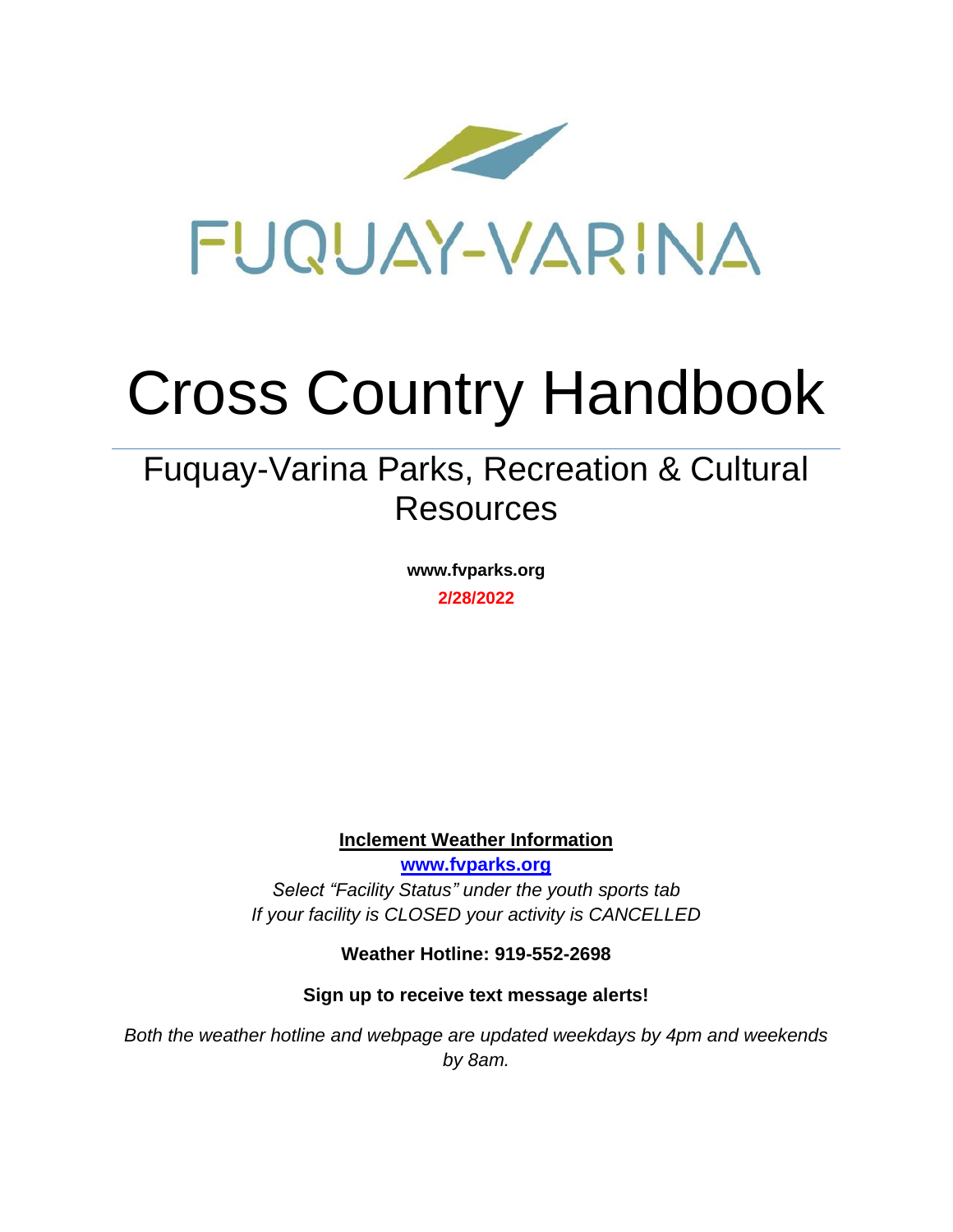# **Mission**

To provide diverse recreational opportunities and facilities that enhance social development and community well-being through welcoming parks, public spaces, facilities, organized activities, cultural resources, and special events.

# **Vision**

Participation in youth sports provides children with an opportunity to gain many valuable life skills and develop an appreciation for physical fitness, all of which can lead to a lifetime of healthy activity.

This can only occur, though, when organized sports programs are designed and administered to ensure a safe, positive, fair and fun environment for everyone.

# **Philosophy**

- Provide a safe and positive environment for youth to participate in sports programs.
- Provide each child with the opportunity to play regardless of skill level.
- Teach participants the skills and fundamentals of the sport they are participating in.
- Encourage sportsmanship, team-play and leadership
- Winning is *not* the ultimate goal; giving your best effort and displaying sportsmanship no matter the outcome is! Losing is not failure, it's a chance to learn and develop your skills and character.

# **I. General Information**

- a. The Town of Fuquay-Varina's youth Cross Country Program is administered through Fuquay-Varina Parks, Recreation and Cultural Resources Department will focus on providing a recreational, fun, safe option for players to learn and enjoy Cross Country. Good sportsmanship and skill development should be the main goal of all coaches. Winning is secondary to having fun and learning the sport.
- b. All rule interpretations will be administered by the Fuquay-Varina Parks, Recreation & Cultural Resources Department (FVPRCRD).
- c. All team activities must be supervised by an approved head or assistant coach.
- d. No unsanctioned activities are permitted. Unsanctioned activities include practices held away from town owned/leased property; practices/activities held outside of the team's schedule provided by FVPRCRD.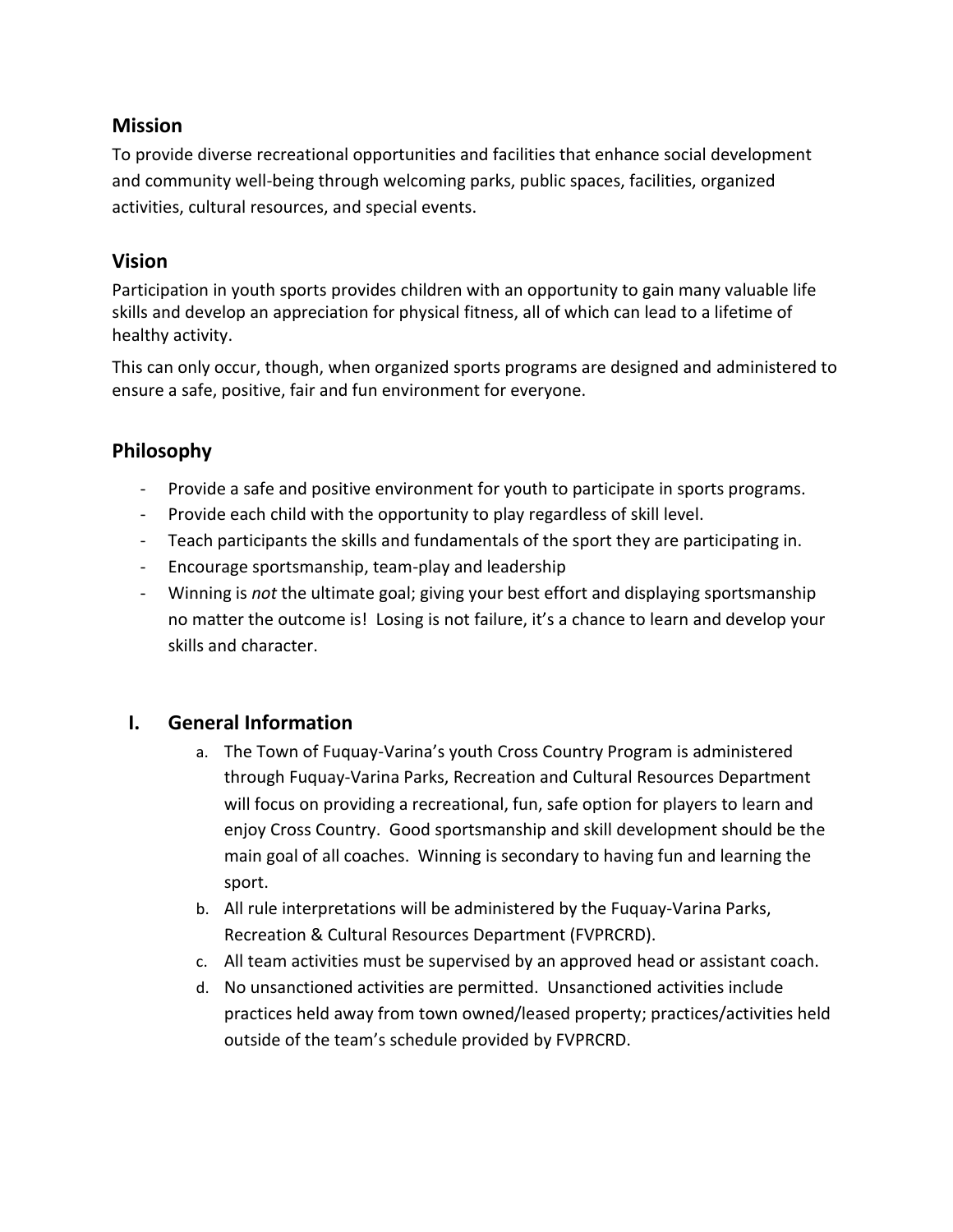e. All who wish to participate in Fuquay-Varina Parks, Recreation and Cultural Resources Athletic Programs must register and pay the registration fee prior to being assigned a team and participating in the program.

# **II. Coaches and Assistant Coaches**

- a. No team shall have more than three (3) coaches. They are designated as Head Coach and two (2) Assistant Coaches.
- b. Head coach appointments are to be made by the Recreation Department for one (1) season. All coaches will be evaluated following each season. This evaluation will be used to determine whether or not he/she will be invited back to represent a team in the future.
- c. All coaches are required to submit a formal application and background check. The background checks are subject to approval of the Parks, Recreation & Cultural Resources Department.
- d. All Assistant Coaches may be selected by the Head Coach after the teams have been determined, pending approval of the Recreation Department. Assistant Coaches must submit a formal application and background check.
- e. All coaches must understand and agree to carry out the duties, responsibilities, policies, and philosophies as established by the Town of Fuquay-Varina Parks, Recreation & Cultural Resources Department. All coaches must be approved by the Recreation Department. Any coach not carrying out these duties and responsibilities will be subject to dismissal.
- f. Head Coaches are required to hold a preseason parent meeting to discuss rules, conduct, responsibilities, etc.
- g. Coaches should always keep in mind they are setting examples in sportsmanship and fair play and should conduct themselves accordingly at all times.
- h. Only the Head Coach and their Assistants will be allowed on the sideline/field of play during activities.
- i. Only the head coach may confer with officials during a meet.
- j. Coaches are responsible for reporting players who have dropped from their team. If a spot opens FVPRCRD will fill the opening with the next player available on the wait list. If no players are on the waitlist the roster spot will remain open.
- k. All coaches must wear their FVPRCRD issued coaches shirts and wristbands to all team activities. No coach will be permitted on the sideline that is not in uniform.
- l. Coaches are responsible for leaving the field area clean after their game or practice. Please pick up any trash, equipment or items before leaving.
- m. Coaches must remain on the sideline during all official meets.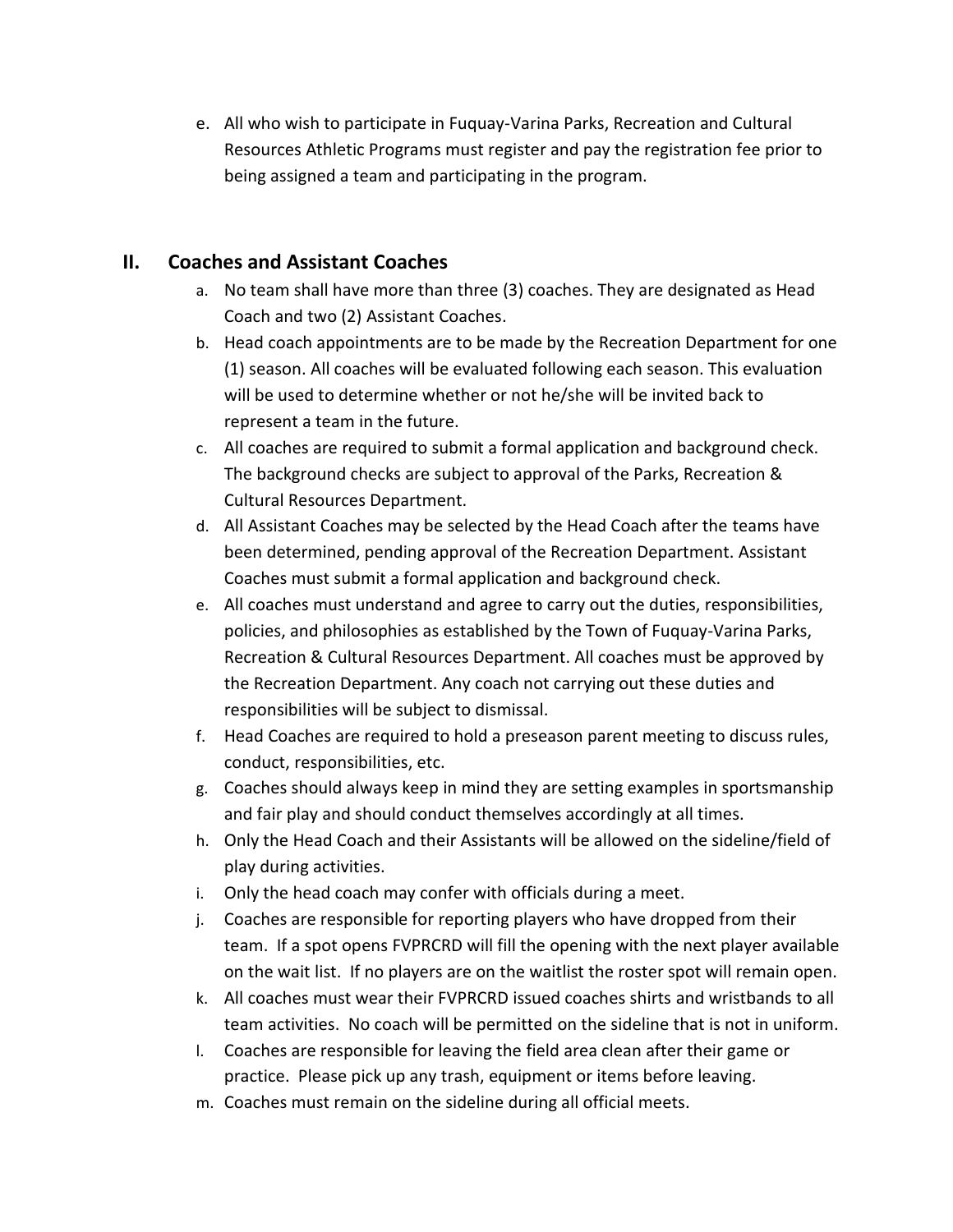#### **III. Communication**

a. **24 HOUR RULE:** Parents sometimes disagree with a coach's decision or coaching style, especially when it involves their child. Parents must understand that the coach does not represent a player, but the entire team and must make decisions from the team perspective first and foremost. For parents, it is important to separate their child's sports development from game emotions. For this reason, we have adopted the "24 HOUR RULE," which simply states that the coach will not discuss game situations until at least 24 hours after the game. This rule helps to move the discussion away from the presence of the players and allows all parties to have time to put things in perspective and cool off if necessary. This rule also applies to coaches and parents contacting the recreation department.

#### **Contact Info:** *Primary Contact – Thomas DeGruchy*

**Adam Hairr**, Athletic Program Administrator **Trey Baggett**, Athletic Program Specialist Office: 919-753-1033 Office: 919-753-1866 [ahairr@fuquay-varina.org](mailto:ahairr@fuquay-varina.org) that the understanding the set of the set of the set of the set of the set of the set o

**Thomas DeGruchy,** Athletic Program Specialist **Sidney Peterson,**Athletic Program Specialist Office: 919-753-1867 Office: 919-552-1439 [tdegruchy@fuquay-varina.org](mailto:tdegruchy@fuquay-varina.org) [speterson@fuquay-varina.org](mailto:speterson@fuquay-varina.org)

Office: 919-552-1430 **Administration Offices** [info@fvparks.org](mailto:info@fvparks.org) Office: 919-552-9140

**Fuquay-Varina Community Center Parks, Recreation and Cultural Resources**

#### **IV. Weather Updates**

- a. Decisions are made weekdays by 4pm and weekends by 8am or as status changes. Once the decision is made, FVPRCRD will email coaches so that they can communicate with their parents any changes. You can also check for updates by visiting www.fvparks.org and selecting 'Field Status' icon. If your facility is listed as "CLOSED" then your activity is cancelled. Coaches and families may also check the town's **weather hotline by dialing 919-552-2698**.
- b. An attempt will be made to reschedule all games that are cancelled due to inclement weather. If space/time allows, rained out practices may be rescheduled at the discretion of the FVPRCRD. Coaches may not request to change game times once schedule has been posted.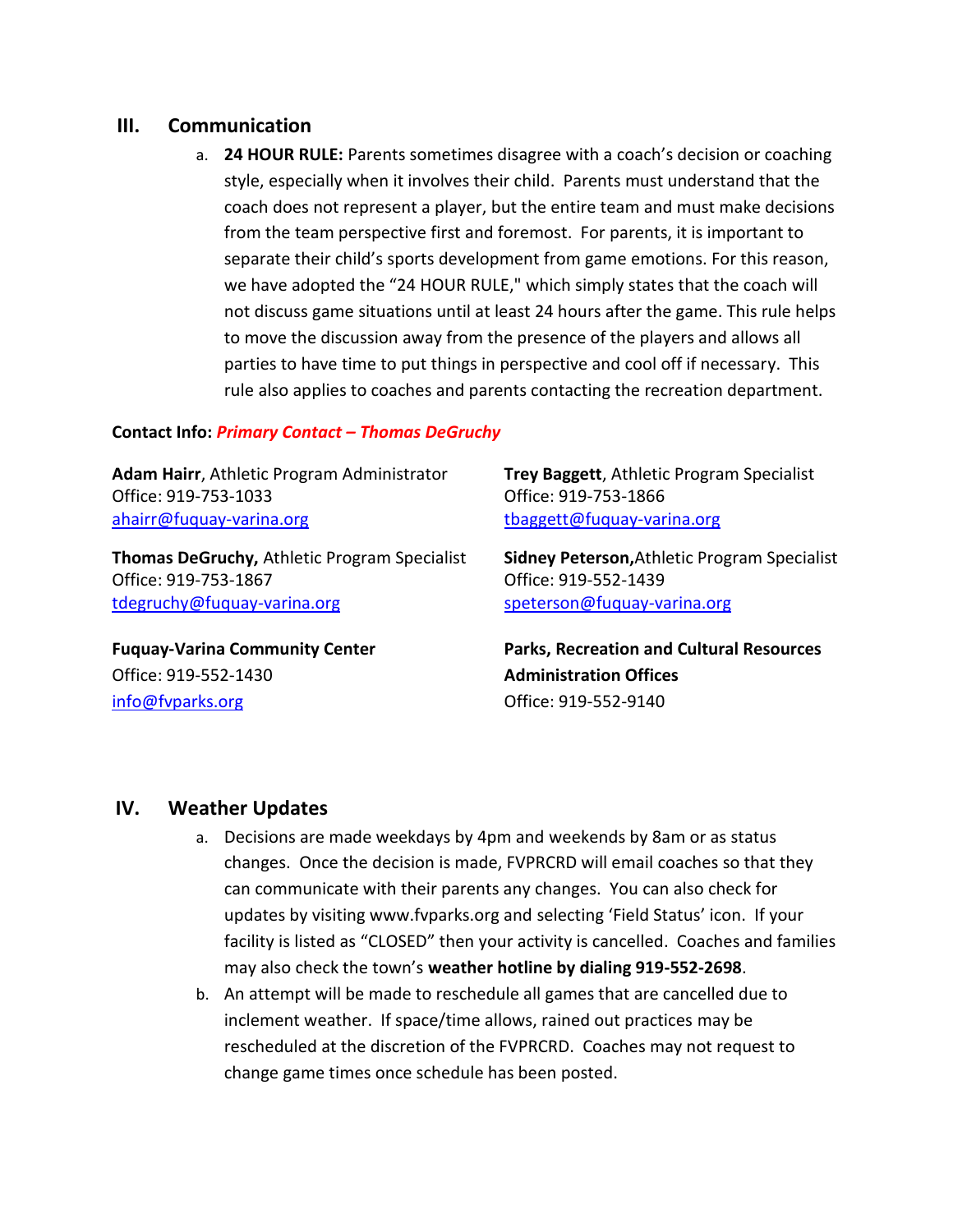#### **Text Message Alert Sign-up Instructions**

- 1. Go to FVPARKS.ORG
- 2. Either:
	- o Hover your mouse over the "Sports" tab, which will bring down a list of links. From there, you will find the "Alerts from PRCR" link on the left-hand side; click the link to go to the Alerts page.
	- o Or click the "Sports" tab, which will take you to the main sports page. From there, you will find and click the link labeled "Alerts from PRCR".
- 3. You will then be directed to the Fuquay-Varina Alert Center. Find the link in the grey box labeled **"Notify Me ®"**
- 4. Click the "Notify Me" link. (To subscribe to text and/or email alerts.)
- 5. Type your email address in the box labeled "Email Address" and click the button labeled "Sign In".
- 6. For text message alerts, check the 2nd box that reads *"I would like to be able to receive text messages on my mobile phone"* and type your desired phone number in the box provided. Click save before continuing.
- 7. Underneath the Alert Center there are two icons beside PRCR Alerts:  $\Box$  &  $\Box$ 
	- $\circ$  To subscribe or unsubscribe, you must click the Mobile phone icon,  $\Box$  beside PRCR Alerts. Once completed there will be a green check mark on the icon, which will look like:  $\mathbb{R}$

You will receive a text message asking to receive text alerts from PRCR. Reply **"Y"** to opt into the service. Once you reply "Y" you will receive a text confirming that you are signed up to receive text alerts.

# **V. Uniforms and Equipment**

- a. Shirts will be provided by the FVPRCRD. Parents may be required to purchase additional equipment.
- b. Teams shall NOT alter the uniforms that are distributed to players in any manner (including adding names to shirts, cutting sleeves, changing colors). Parents will be responsible for the cost of replacing a modified uniform.
- c. Coaches will be issued a shirt and wristband that must be worn to all practices and games. Once a coach has been approved (both assistant and head) they may come by the Community Center and pick up their shirt and wristband.
- d. A bag of cones and pennies will be provided for all coaches. This bag will be given to coaches at their first practice.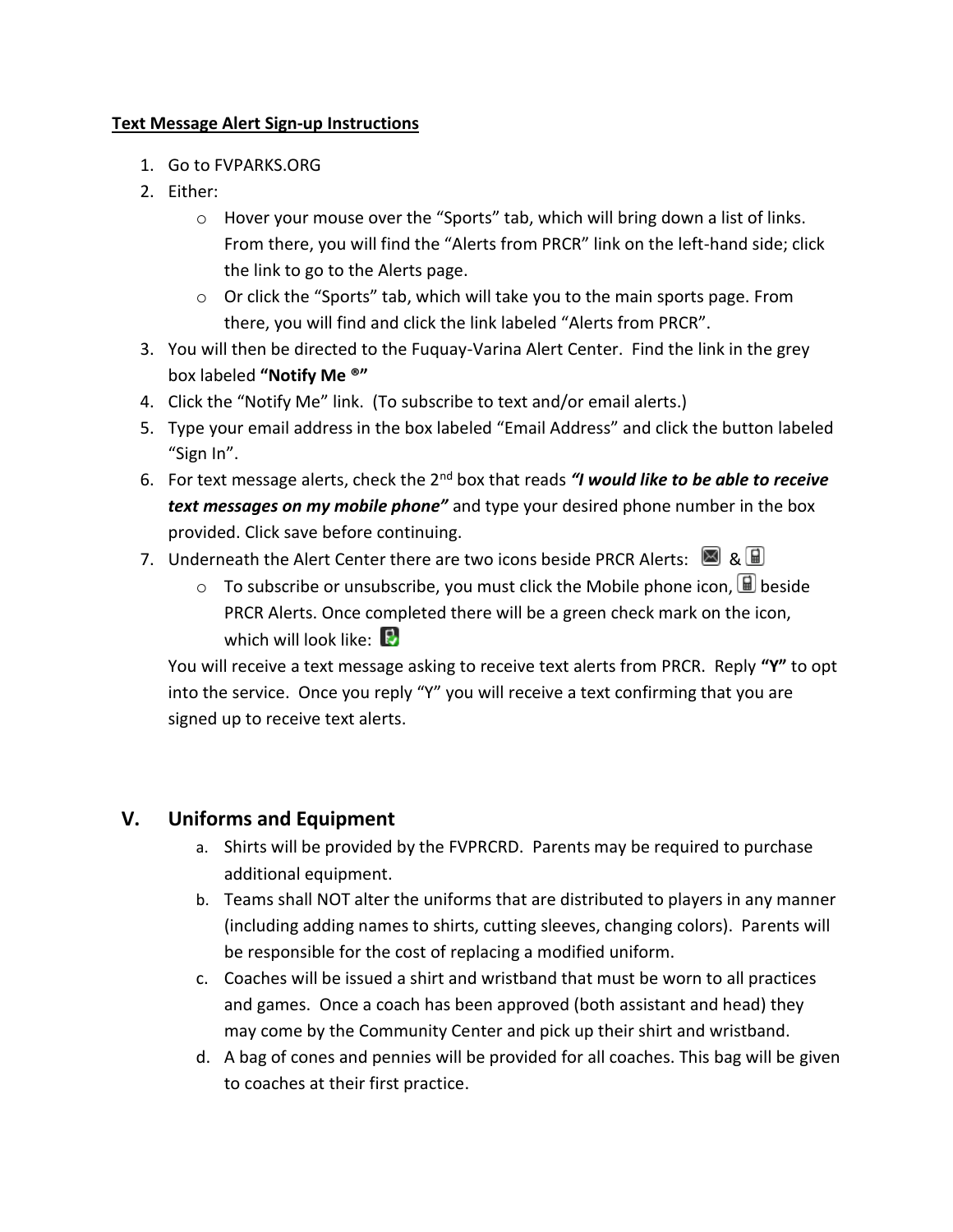- e. All participants must wear closed toed shoes. Athletic running specific shoes are recommended.
- f. All players must wear solid black pants or shorts. No pin stripes or different colors.
- g. Uniforms must be the outermost garment worn during play. Uniforms must be tucked in.

# **VI. Program Setup**

# a. **All Divisions**

- i. The first meet will take place on the Saturday after the  $4<sup>th</sup>$  practice. On the Saturday after the  $8<sup>th</sup>$  practice, we will hold a more formal meet. Both meets will take place at Hilltop Needmore Town Park and Preserve. (4621 Shady greens Dr. Fuquay-Varina, NC 27526.)
- ii. A start and finish line will be indicated.
- iii. Runners must check-in to participate.
- iv. Upon checking in, runners will be given a "participant number" that identifies them throughout the race.
- v. Runners will be timed while completing the course.
- vi. A staff member will be set up at the halfway mark to help guide participants.
- vii. Runners must stay within the boundaries marked on the course. Running outside the boundary will result in disqualification.

# **VII. Schedules**

- a. Practices will be held during the week on Wednesday nights. There will be a meet following the 4<sup>th</sup> practice of the season and a final meet following the 8<sup>th</sup> practice of the season.
- b. The Town of Fuquay-Varina Parks, Recreation and Cultural Resources Department reserves the right to make changes to activity schedules when necessary.

# **VIII. Awards**

a. FVPRCRD provides individual awards for all players. Coaches are responsible for passing out individual awards to each player. If an award cannot be given to a